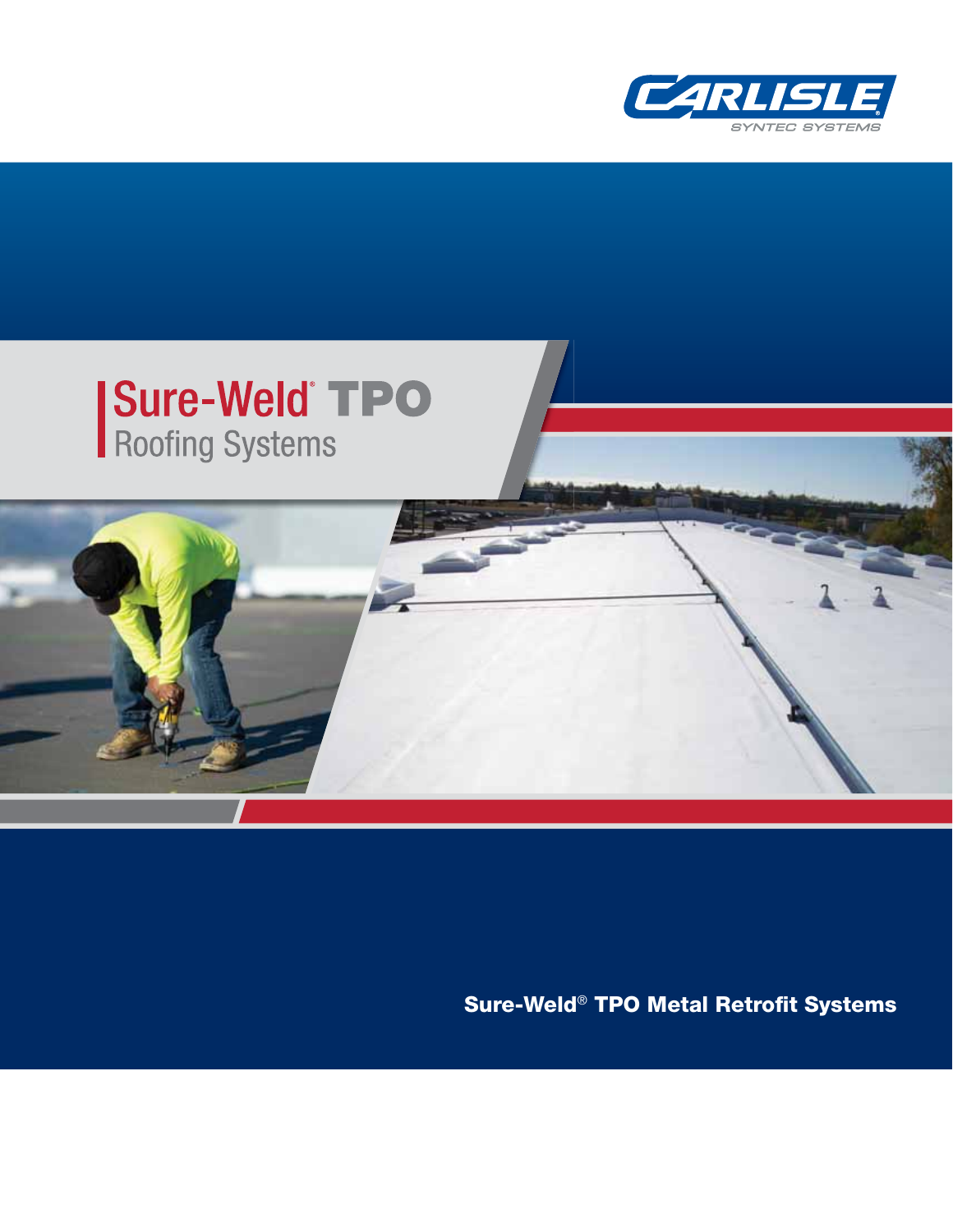# The Cost-Effective, Long-Term Solution

**Metal buildings are often chosen because of their cost-effective design and speed of construction. However, when the metal roof begins to leak and deteriorate, replacements can be very costly. With decades**  of experience in single-ply roofing, Carlisle SynTec Systems has a wide range of metal retrofit options.

## **Why Choose a Sure-Weld TPO Metal Retrofit System?**

Carlisle's Sure-Weld TPO can be installed over an existing standing seam metal roof to offer proven, long-lasting protection while increasing the energy efficiency of the building. This solution can be more cost effective than replacing the metal roof while proving to be a much longer-term solution compared to coatings.



#### Convenience, value, and performance are three critical considerations when it comes to the success of any re-roofing project. A Sure-Weld TPO Metal Retrofit System offers the following features and benefits:



Installs directly over the existing metal roof eliminating costly and disruptive removal and replacement.



Multiple membrane and insulation options to meet a variety of performance, budget, and efficiency needs.

**Value:**



Highly reflective TPO membranes offer additional energy savings.



Improves R-value and energy efficiency of the building while reducing noise for occupants.

#### **Convenience: Performance:**



TPO's proven history of long-term performance provides a lasting solution compared to coatings and spray-applied restoration products.



Backed by Carlisle's industry-leading Total System Warranty for up to 20 years, with optional hail, puncture and reflectivity warranties available upon request.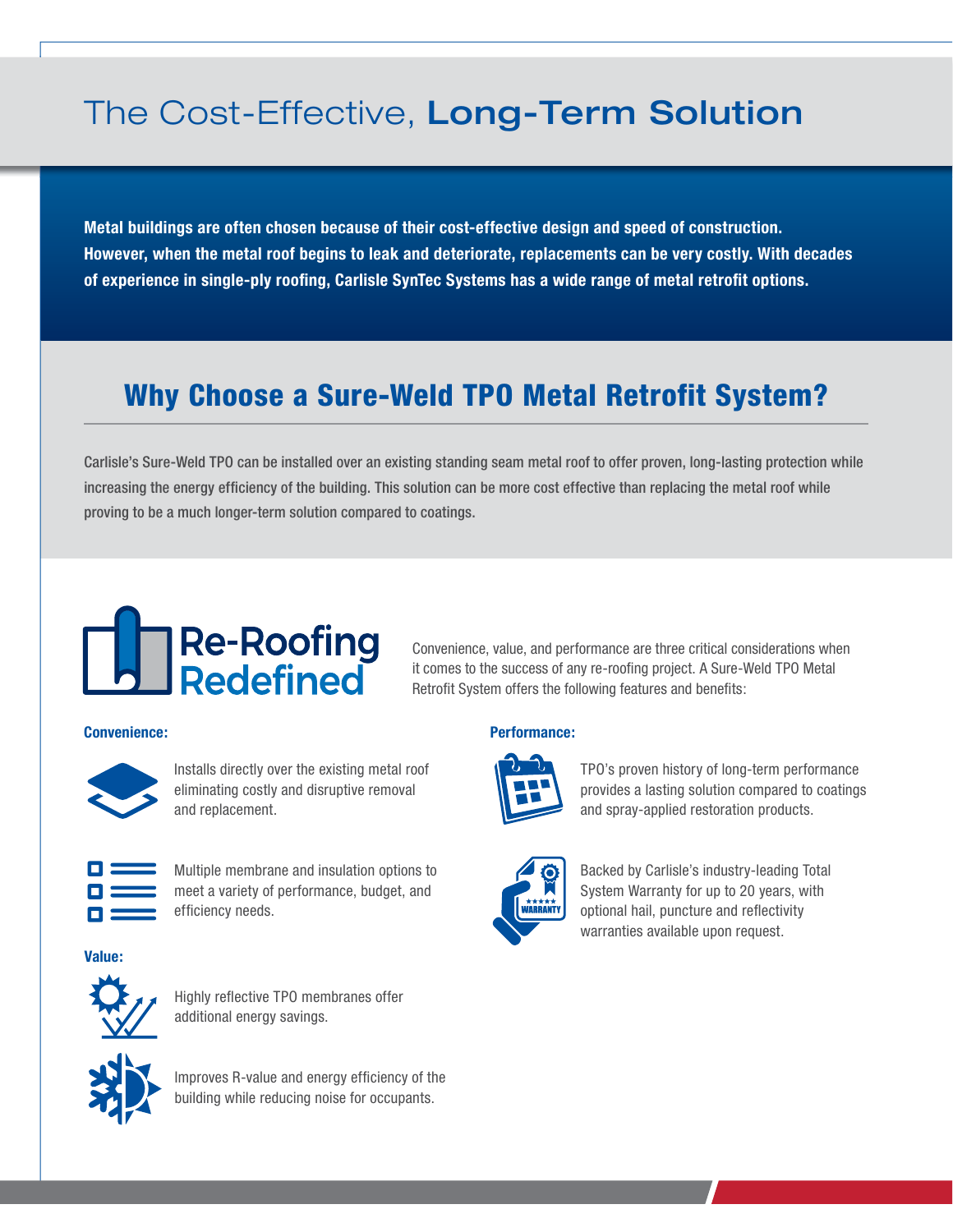#### MEMBRANE OPTIONS

Sure-Weld TPO membranes use advanced polymerization technology that combines the flexibility of ethylene-propylene (EP) rubber with the heat weldability of polypropylene. All

Sure-Weld TPO membranes include OctaGuard XT™, a blend of industry-leading weathering ingredients to enable Sure-Weld TPO to stand the test of time.

Carlisle's Sure-Weld and Sure-Weld HS TPO membranes are available in highly reflective white, tan, and gray colors, in both 45-mil and 60-mil thicknesses. 80-mil Sure-Weld Extra is also offered in white, gray, and tan colors.

Sure-Weld HS Color TPO membranes are also available in 5 special colors. Additionally, Carlisle offers FleeceBACK® TPO in 100, 115, and 135-mil thicknesses for added puncture resistance and uplift performance.

**Sure-Weld TPO Special Colors**



#### **Sure-Weld TPO Colors In Stock**



#### INSTALLING A TPO METAL RETROFIT SYSTEM

**5**



#### **Existing Standing Seam Metal Roof**

**1**

**2 Flute Fill Insulation:** a key component of a metal retrofit system is the addition of custom-fit insulation between the standing seams of the metal roof panels. Carlisle offers both EPS (expanded polystyrene – shown) and Polyiso flute-fill insulation that can be factory cut to fit between each metal panel. This insulation layer also adds R-value and can be loose-laid or adhered.

**Additional insulation:** once flute-fill has been installed, additional insulation ranging from a ¼-inch cover board to several inches of Polyiso insulation can be installed to create a smooth flat substrate for the membrane. Adding thicker Polyiso insulation and cover boards can add additional R-value to the system. Using a high-compressive strength Polyiso cover board or gypsum cover board can also enhance impact resistance and fire resistance.



EPS Flute Fill





- **4 Attachment:** the Sure-Weld TPO membrane can be mechanically attached using fasteners and plates, attached using induction welding plates, or fully adhered using a TPO bonding adhesive. See the back cover for more information on each attachment method.
	- **Sure-Weld TPO Membrane:** the adjoining TPO membrane sheets are hot-air welded together using an approved hot-air welder.